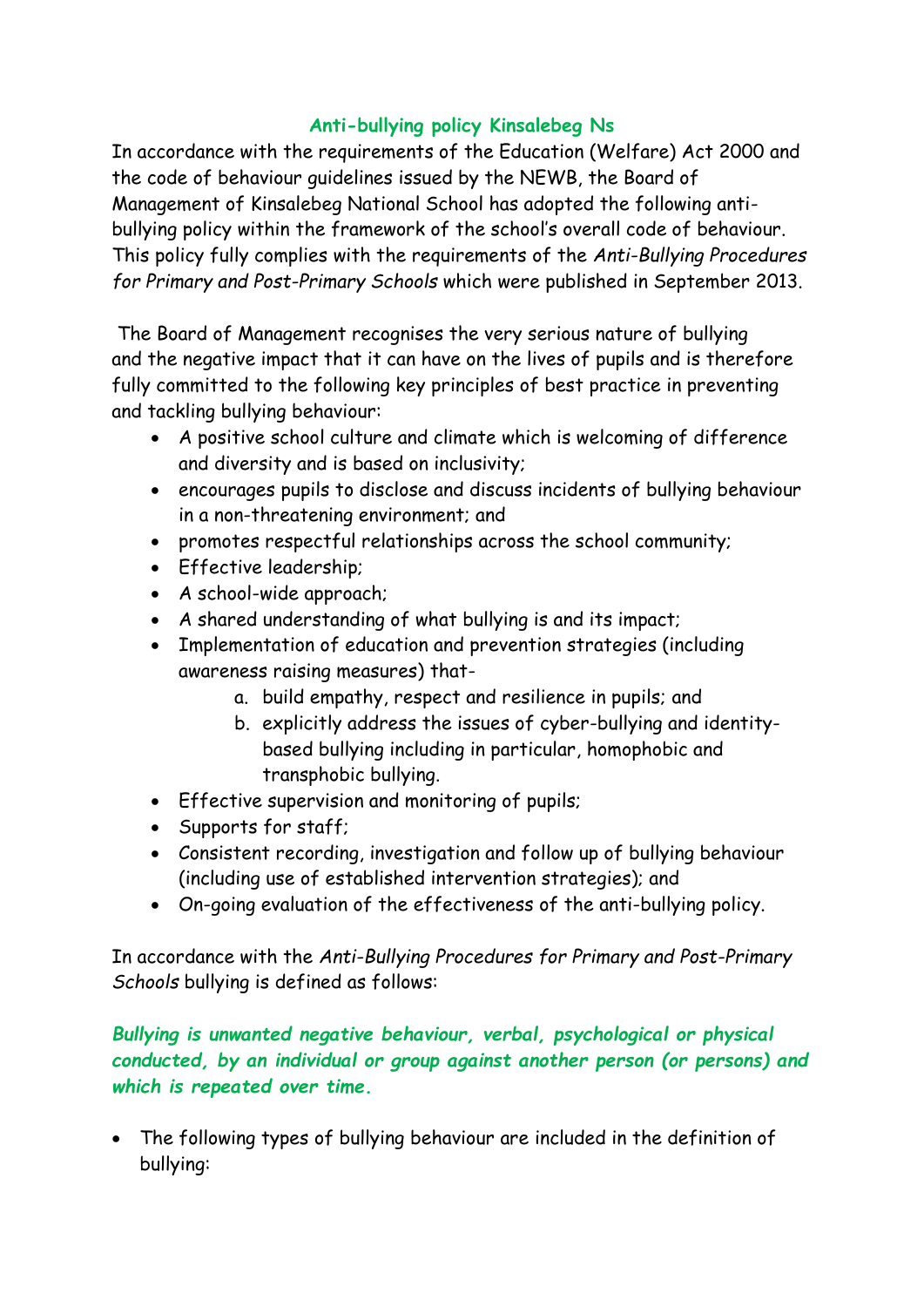- a. deliberate exclusion, malicious gossip and other forms of relational bullying,
- b. cyber-bullying
- c. identity-based bullying such as homophobic bullying, racist bullying, bullying based on a person's membership of the Traveller community and bullying of those with disabilities or special educational needs.

Isolated or once-off incidents of intentional negative behaviour, including a once-off offensive or hurtful text message or other private messaging, do not fall within the definition of bullying and should be dealt with, as appropriate, in accordance with the school's code of behaviour.

However, in the context of this policy, placing a once-off offensive or hurtful public message, image or statement on a social network site or other public forum where that message, image or statement can be viewed and/or repeated by other people will be regarded as bullying behaviour.

Negative behaviour that does not meet this definition of bullying will be dealt with in accordance with the school's code of behaviour.

Additional information on different types of bullying is set out in Section 2 of the *Anti-Bullying Procedures for Primary and Post-Primary Schools*.

The list of examples below is non exhaustive, and schools may wish to add behaviours which reflect their own circumstances.

| General<br>behaviours which<br>apply to all types<br>of bullying | Harassment based on any of the nine grounds in the<br>$\bullet$<br>equality legislation e.g. sexual harassment,<br>homophobic bullying, racist bullying etc.<br>Physical aggression<br>$\bullet$<br>Damage to property<br>$\bullet$<br>Name calling<br>$\bullet$<br><b>Slagging</b><br>$\bullet$<br>The production, display or circulation of written<br>$\bullet$<br>words, pictures or other materials aimed at<br>intimidating another person<br>Offensive graffiti<br>$\bullet$<br>Extortion<br>$\bullet$<br><b>Intimidation</b><br>$\bullet$<br>Insulting or offensive gestures<br>$\bullet$ |
|------------------------------------------------------------------|---------------------------------------------------------------------------------------------------------------------------------------------------------------------------------------------------------------------------------------------------------------------------------------------------------------------------------------------------------------------------------------------------------------------------------------------------------------------------------------------------------------------------------------------------------------------------------------------------|
|                                                                  | The "look"<br>$\bullet$<br>Invasion of personal space<br>$\bullet$                                                                                                                                                                                                                                                                                                                                                                                                                                                                                                                                |
|                                                                  | A combination of any of the types listed.                                                                                                                                                                                                                                                                                                                                                                                                                                                                                                                                                         |

### **Examples of bullying behaviours**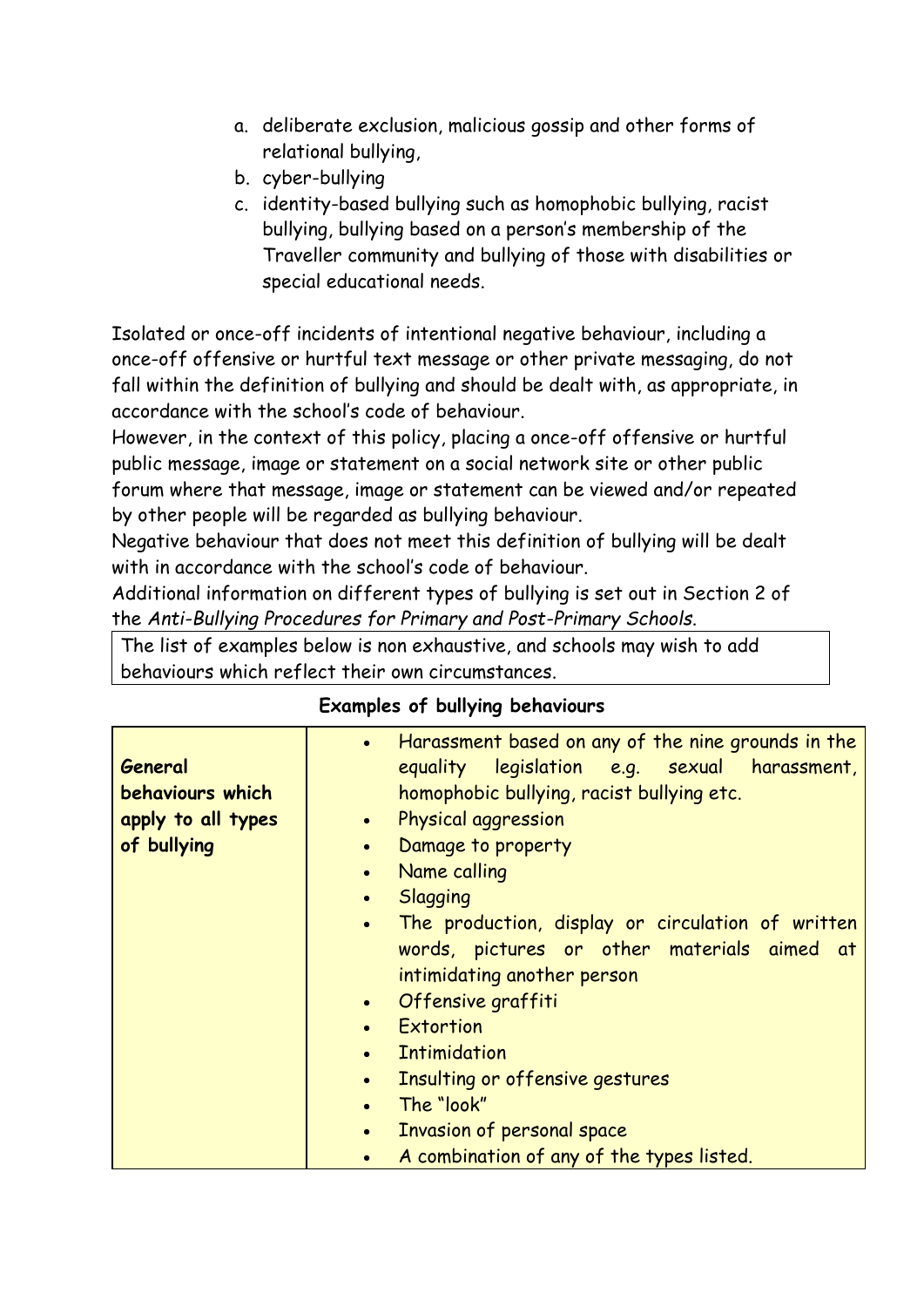|                                  | $\bullet$ | Denigration: Spreading rumors, lies or gossip to hurt                                    |
|----------------------------------|-----------|------------------------------------------------------------------------------------------|
| Cyber                            |           | a person's reputation                                                                    |
|                                  | $\bullet$ | Harassment: Continually sending vicious, mean or                                         |
|                                  |           | disturbing messages to an individual                                                     |
|                                  | $\bullet$ | <b>Impersonation: Posting offensive or aggressive</b>                                    |
|                                  |           | messages under another person's name                                                     |
|                                  | $\bullet$ | Flaming: Using inflammatory or vulgar words to                                           |
|                                  |           | provoke an online fight                                                                  |
|                                  | $\bullet$ | Trickery: Fooling someone into sharing personal                                          |
|                                  |           | information which you then post online                                                   |
|                                  | $\bullet$ | Outing: Posting or sharing confidential or                                               |
|                                  |           | compromising information or images                                                       |
|                                  | $\bullet$ | <b>Exclusion:</b> Purposefully excluding someone from an<br>online group                 |
|                                  | $\bullet$ | Cyber stalking: Ongoing harassment and denigration                                       |
|                                  |           | that causes a person considerable fear for his/her                                       |
|                                  |           | safety                                                                                   |
|                                  | $\bullet$ | Silent telephone/mobile phone call                                                       |
|                                  | $\bullet$ | Abusive telephone/mobile phone calls                                                     |
|                                  | $\bullet$ | Abusive text messages                                                                    |
|                                  | $\bullet$ | Abusive email                                                                            |
|                                  | $\bullet$ | Abusive communication on social networks e.g.                                            |
|                                  |           | Facebook/Ask.fm/Twitter/You Tube or on games                                             |
|                                  |           | consoles                                                                                 |
|                                  | $\bullet$ | Abusive website comments/Blogs/Pictures                                                  |
|                                  |           | Abusive posts on any form of communication                                               |
|                                  |           | technology                                                                               |
| <b>Identity Based Behaviours</b> |           |                                                                                          |
|                                  |           | Including any of the nine discriminatory grounds mentioned in Equality                   |
|                                  |           | Legislation (gender including transgender, civil status, family status, sexual           |
|                                  |           | orientation, religion, age, disability, race and membership of the Traveller community). |
|                                  |           | Spreading rumours about a person's sexual                                                |
| Homophobic and                   |           | orientation                                                                              |
| Transgender                      | $\bullet$ | Taunting a person of a different sexual orientation                                      |
|                                  | $\bullet$ | Name calling e.g. Gay, queer, lesbianused in a                                           |
|                                  |           | derogatory manner                                                                        |
|                                  | $\bullet$ | Physical intimidation or attacks                                                         |
|                                  | $\bullet$ | Threats                                                                                  |
|                                  | $\bullet$ | Discrimination, prejudice, comments or insults about                                     |
| Race, nationality,               |           | colour, nationality, culture, social class, religious                                    |
| ethnic background                |           | beliefs, ethnic or traveller background                                                  |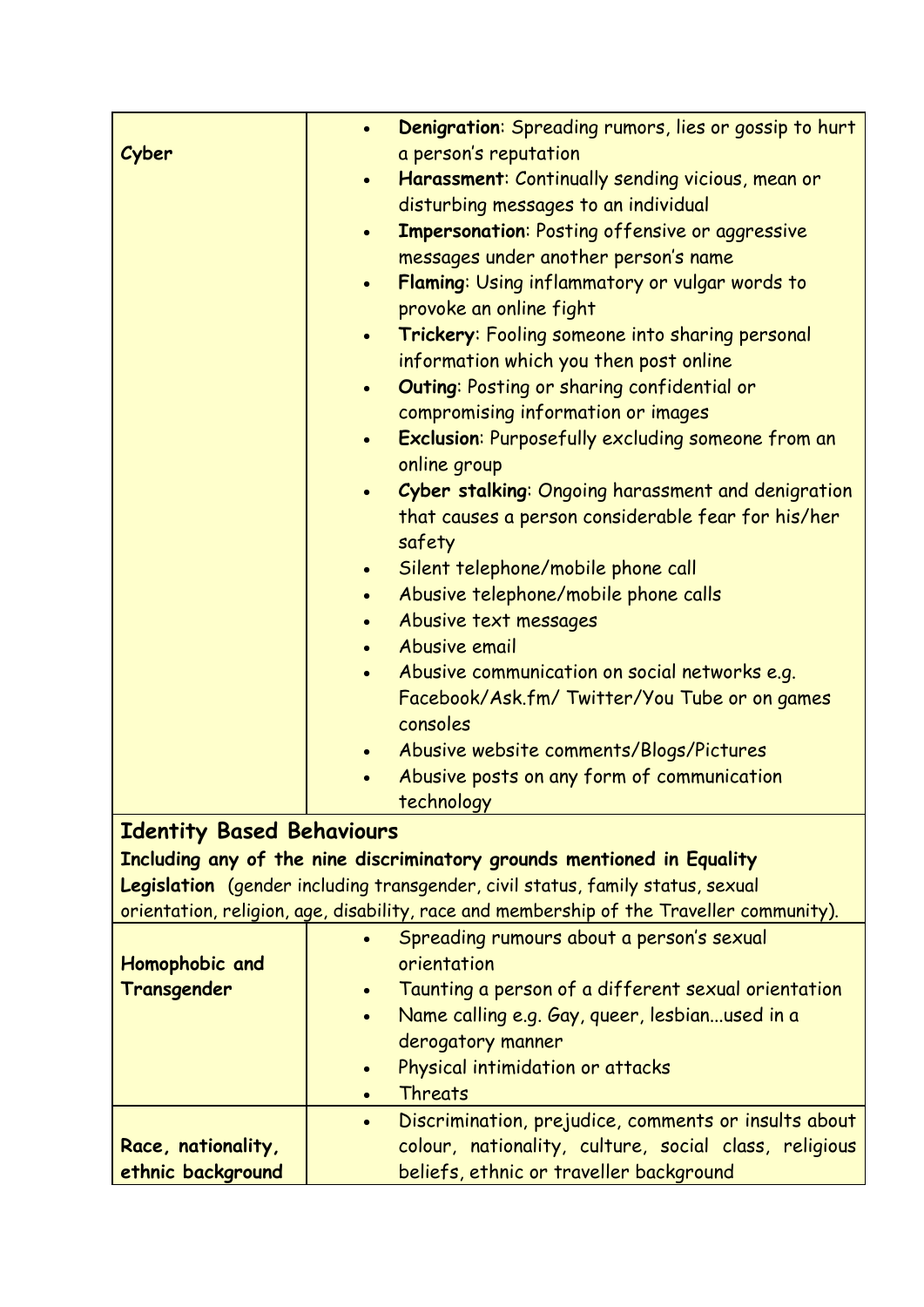| and membership of<br>the Traveller<br>community           | Exclusion on the basis of any of the above                                                                                                                                                                                                                                                                                                                                                                                                                                                                                                                                           |
|-----------------------------------------------------------|--------------------------------------------------------------------------------------------------------------------------------------------------------------------------------------------------------------------------------------------------------------------------------------------------------------------------------------------------------------------------------------------------------------------------------------------------------------------------------------------------------------------------------------------------------------------------------------|
| Relational                                                | This involves manipulating relationships as a means of bullying.<br><b>Behaviours include:</b><br><b>Malicious gossip</b><br>$\bullet$<br><b>Isolation &amp; exclusion</b><br><b>Ignoring</b><br>$\bullet$<br>Excluding from the group<br>$\bullet$<br>Taking someone's friends away<br>$\bullet$<br>"Bitching"<br>$\bullet$<br><b>Spreading rumours</b><br>$\bullet$<br><b>Breaking confidence</b><br>$\bullet$<br>Talking loud enough so that the victim can hear<br>$\bullet$<br>The "look"<br>$\bullet$<br>Use or terminology such as 'nerd' in a derogatory<br>$\bullet$<br>way |
| <b>Sexual</b>                                             | Unwelcome or inappropriate sexual comments or<br>$\bullet$<br>touching<br>Harassment<br>$\bullet$                                                                                                                                                                                                                                                                                                                                                                                                                                                                                    |
| <b>Special Educational</b><br>Needs,<br><b>Disability</b> | Name calling<br>$\bullet$<br>Taunting others because of their disability or learning<br>needs<br>Taking advantage of some pupils' vulnerabilities and<br>$\bullet$<br>limited capacity to recognise and defend themselves<br>against bullying<br>Taking advantage of some pupils' vulnerabilities and<br>limited capacity to understand social situations and<br>social cues.<br>Mimicking a person's disability<br>Setting others up for ridicule                                                                                                                                   |

4. The relevant teacher(s) for investigating and dealing with bullying is (are) as follows:

All Class teachers

5. The education and prevention strategies (including strategies specifically aimed at cyber- bullying and identity-based bullying including in particular, homophobic and transphobic bullying) that will be used by the school are as follows (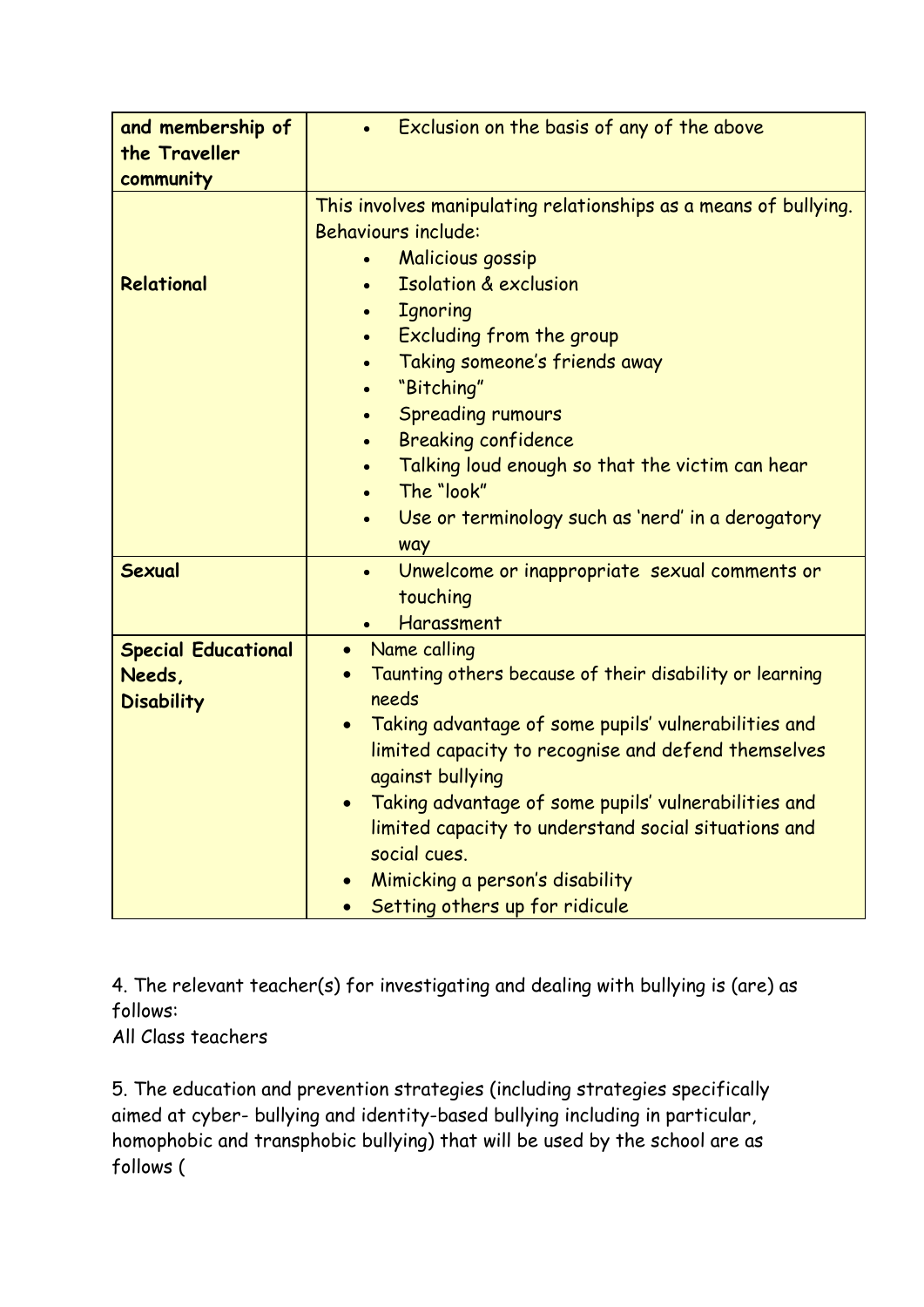- Prevention and awareness raising measures across all aspects of bullying and involves strategies to engage pupils in addressing problems when they arise. In particular, such strategies need to build empathy, respect and resilience in pupils
- Provide pupils with opportunities to develop a positive sense of self-worth
- Prevention and awareness raising measures focusing on cyber-bullying by educating pupils on appropriate online behaviour, how to stay safe while online
- Teachers can influence attitudes to bullying behaviour in a positive manner
- There are a number of curriculum components and programmes which are particularly relevant to the prevention of bullying and the promotion of respect for diversity and inclusiveness. The SPHE curriculum makes specific provision for exploring bullying as well as the inter-related areas of belonging and integrating, communication, conflict, friendship, personal safety and relationships. The Stay Safe & RSE programmes at primary level are personal safety skills programmes which seek to enhance children's self-protection skills including their ability to recognise and cope with bullying. Various other social, health and media education programmes can further help to address the problem of bullying behaviour.
- The work could be extended into many other areas such as Art, Drama, Religious Education, and Physical Education. Co-operation and group enterprise can be promoted through team sports, school clubs and societies as well as through practical subjects
- Sporting activities in particular can provide excellent opportunities for channelling and learning how to control aggression. GAA and soccer coaching is offered to some classes from outside agencies and teachers are also involved in coaching the school's soccer and gaelic teams.

6. The school's procedures for investigation, follow-up and recording of bullying behaviour and the established intervention strategies used by the school for dealing with cases of bullying behaviour are as follows

The primary aim in investigating and dealing with bullying is to resolve any issues and to restore, as far as is practicable, the relationships of the parties involved (rather than to apportion blame). With this in mind the schools procedures are as follows: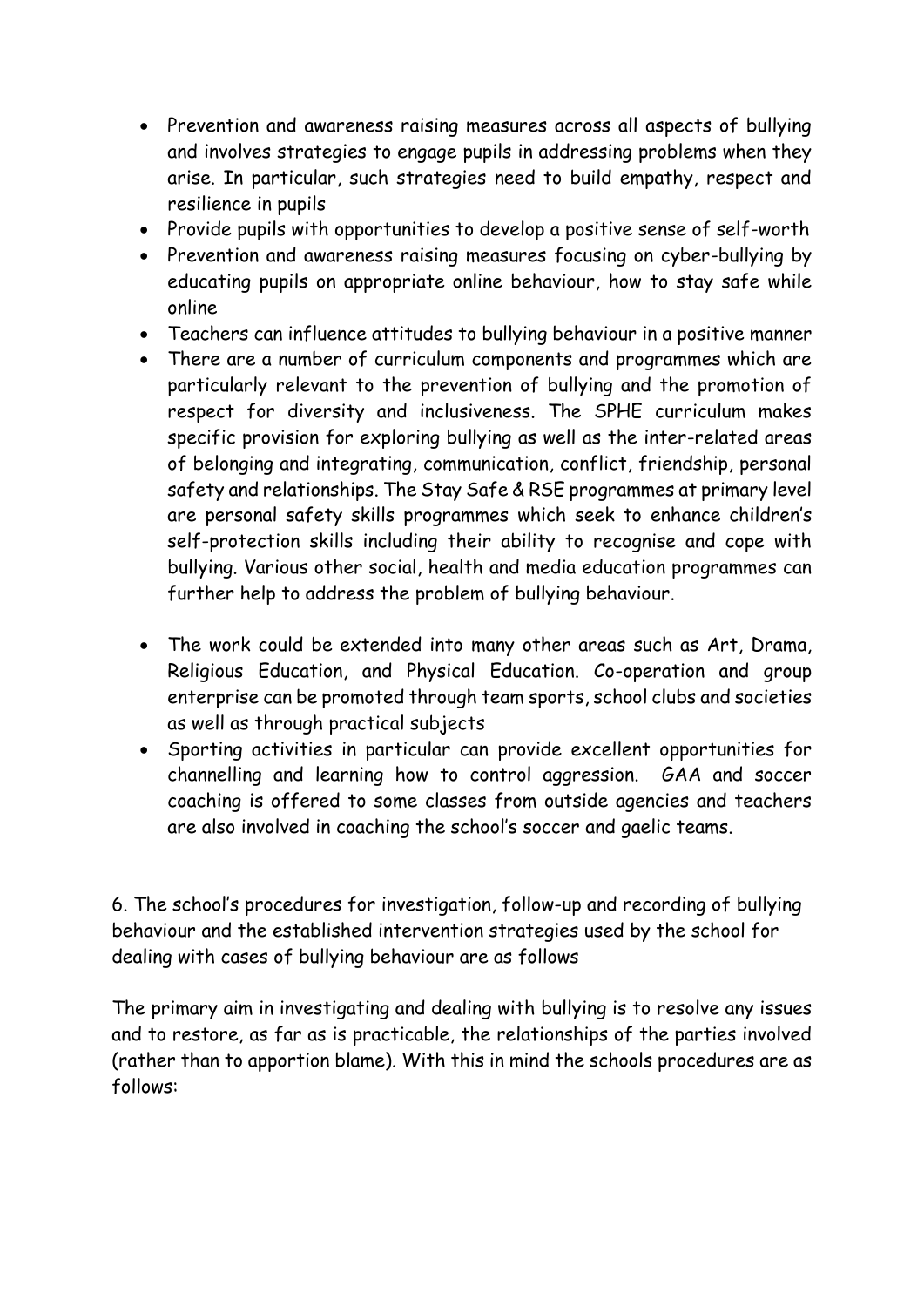(i) In investigating and dealing with bullying, the teacher(s) will exercise his/her/their professional judgement to determine whether bullying has occurred, what type if it has and how best the situation might be resolved

(ii) All reports, including anonymous reports of bullying must be investigated and dealt with by the relevant teacher(s). In that way, pupils will gain confidence in 'telling'. This confidence factor is of vital importance. It should be made clear to all pupils that when they report incidents of bullying, they are not considered to be telling tales but are behaving responsibly

(iii) Non-teaching staff such as secretaries, special needs assistants (SNAs), cleaners must be encouraged to report any incidents of bullying behaviour witnessed by them, or mentioned to them, to the relevant teacher

(iv) Parents and pupils are required to co-operate with any investigation and assist the school in resolving any issues and restoring, as far as is practicable, the relationships of the parties involved as quickly as possible

(v) It is very important that all involved (including each set of pupils and parents) understand the above approach from the outset

(vi) Teachers should take a calm, unemotional problem-solving approach when dealing with incidents of alleged bullying behaviour reported by pupils, staff or parents

(vii) Initial investigations of bullying will be done in class where possible but some incidents might be best investigated outside the classroom situation to ensure the privacy of all involved

(ix) All interviews should be conducted with sensitivity and with due regard to the rights of all pupils concerned. Pupils who are not directly involved can also provide very useful information in this way

(x) When analysing incidents of bullying behaviour, the relevant teacher(s) should seek answers to questions of what, where, when, who and why. This should be done in a calm manner, setting an example in dealing effectively with a conflict in a nonaggressive manner

(xi) If a group is involved, each member should be interviewed individually at first. Thereafter, all those involved should be met as a group. At the group meeting, each member should be asked for his/her account of what happened to ensure that everyone in the group is clear about each other's statements

(xii) Each member of a group should be supported through the possible pressures that they may face them from the other members of the group after interview by the teacher

(xii) Where the relevant teacher(s) has/have determined that a pupil has been engaged in bullying behaviour, it should be made clear to him/her how he/she is in breach of the school's anti-bullying policy and efforts should be made to try to get him/her to see the situation from the perspective of the pupil being bullied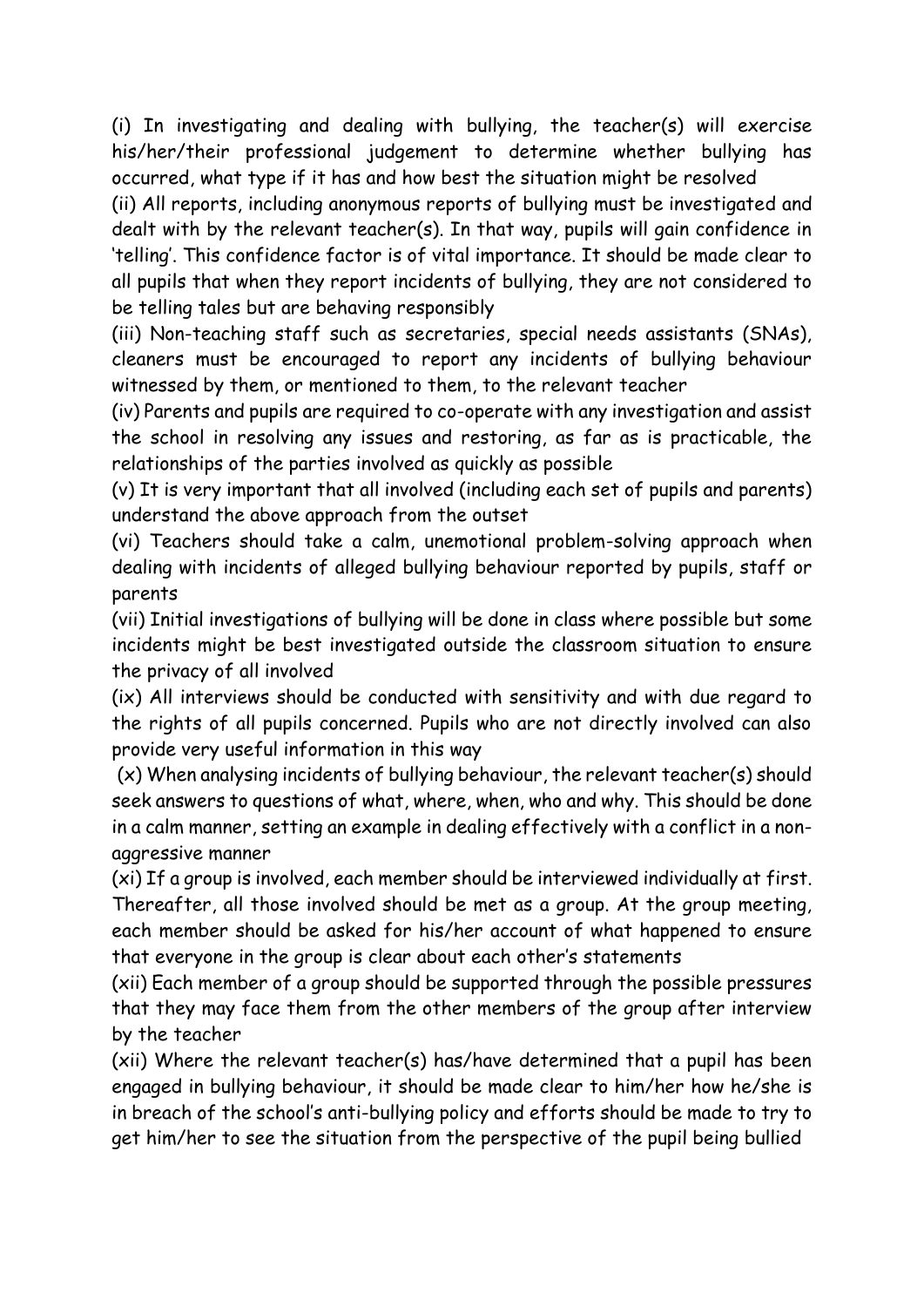(xiii) It may also be appropriate or helpful to ask those involved to write down their account of the incident(s)

(xiv) In cases where it has been determined by the relevant teacher(s) that bullying behaviour has occurred, the parents of the parties involved should be contacted at an early stage to inform them of the matter and explain the actions being taken. The school should give parents an opportunity of discussing ways in which they can reinforce or support the actions being taken by the school and the supports for their pupils

(xvi) It must also be made clear to all involved (each set of pupils and parents) that in any situation where disciplinary sanctions are required, this is a private matter between the pupil being disciplined, his or her parents and the school;

(xvii) Follow-up meetings with the relevant parties involved may be arranged separately with a view to possibly bringing them together at a later date if the pupil who has been bullied is ready and agreeable

(xviii) An additional follow-up meeting with parents of the children involved may take place after an appropriate time to ensure that the matter has been resolved satisfactorily

(xx) Where a parent is not satisfied that the school has dealt with a bullying case in accordance with these procedures, the parents must be referred, as appropriate, to the school's complaints procedures

(xxi) In the event that a parent has exhausted the school's complaints

procedures and is still not satisfied, the school must advise the parents of their right to make a complaint to the Ombudsman for Children.

**RECORDING**: Noting and reporting of bullying behaviour is to be documented using the *template for recording bullying behaviour* (Appendix 3). All records must be maintained in accordance with relevant data protection legislation. The school's procedures for noting and reporting bullying behaviour will adhere to the following:

(i) While all reports, including anonymous reports of bullying must be investigated and dealt with by the relevant teacher(s), the relevant teacher(s) will use his/her/their professional judgement in relation to the records to be kept of these reports, the actions taken and any discussions with those involved regarding same

(ii) If it is established by the relevant teacher(s) that bullying has occurred, the relevant teacher(s) must keep appropriate written records which will assist his/her efforts to resolve the issues and restore, as far as is practicable, the relationships of the parties involved

(iii) The relevant teacher(s) must use the recording template at Appendix 3 to record the bullying behaviour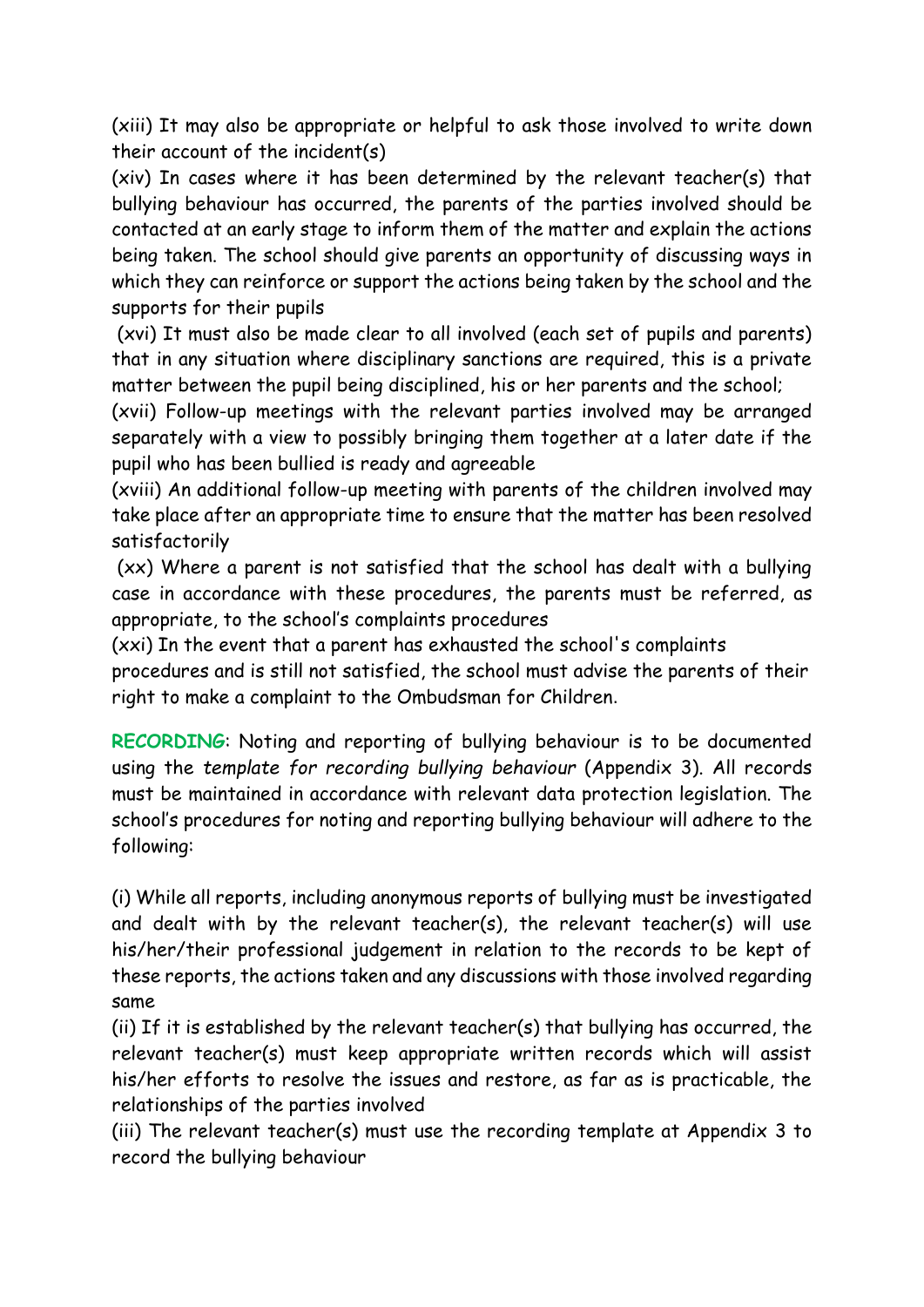7. The school's programme of support for working with pupils affected by bullying involves a whole school approach. Given the complexity of bullying behaviour, no one intervention/support programme works in all situations. Therefore various approaches and intervention strategies may be used including suggesting that parents seek referrals so that appropriate outside agencies in order to receive further support for the pupils and their families if needed.

# **8. Supervision and Monitoring of Pupils**

The Board of Management confirms that appropriate supervision and monitoring policies and practices are in place to both prevent and deal with bullying behaviour and to facilitate early intervention where possible.

## **9. Prevention of Harassment**

The Board of Management confirms that the school will, in accordance with its obligations under equality legislation, take all such steps that are reasonably practicable to prevent the sexual harassment of pupils or staff or the harassment of pupils or staff on any of the nine grounds specified i.e. gender including transgender, civil status, family status, sexual orientation, religion, age, disability, race and membership of the Traveller community. 10. This policy was adopted by the Board of Management of Kinsalebeg NS on \_\_\_\_\_\_\_\_\_\_\_\_\_\_\_\_ [date].

11. This policy has been made available to school personnel, published on the school website (or where none exists, is otherwise readily accessible to parents and pupils on request) and provided to the Parents' Association (where one exists). A copy of this policy will be made available to the Department and the patron if requested.

12. This policy and its implementation will be reviewed by the Board of Management once in every school year. Written notification that the review has been completed will be made available to school personnel, published on the school website (or where none exists, be otherwise readily accessible to parents and pupils on request) and provided to the Parents' Association (where one exists). A record of the review and its outcome will be made available, if requested, to the patron and the Department.

Signed: The Contract Signed:  $\Box$ Geraldine Veale Chairperson of Board of Management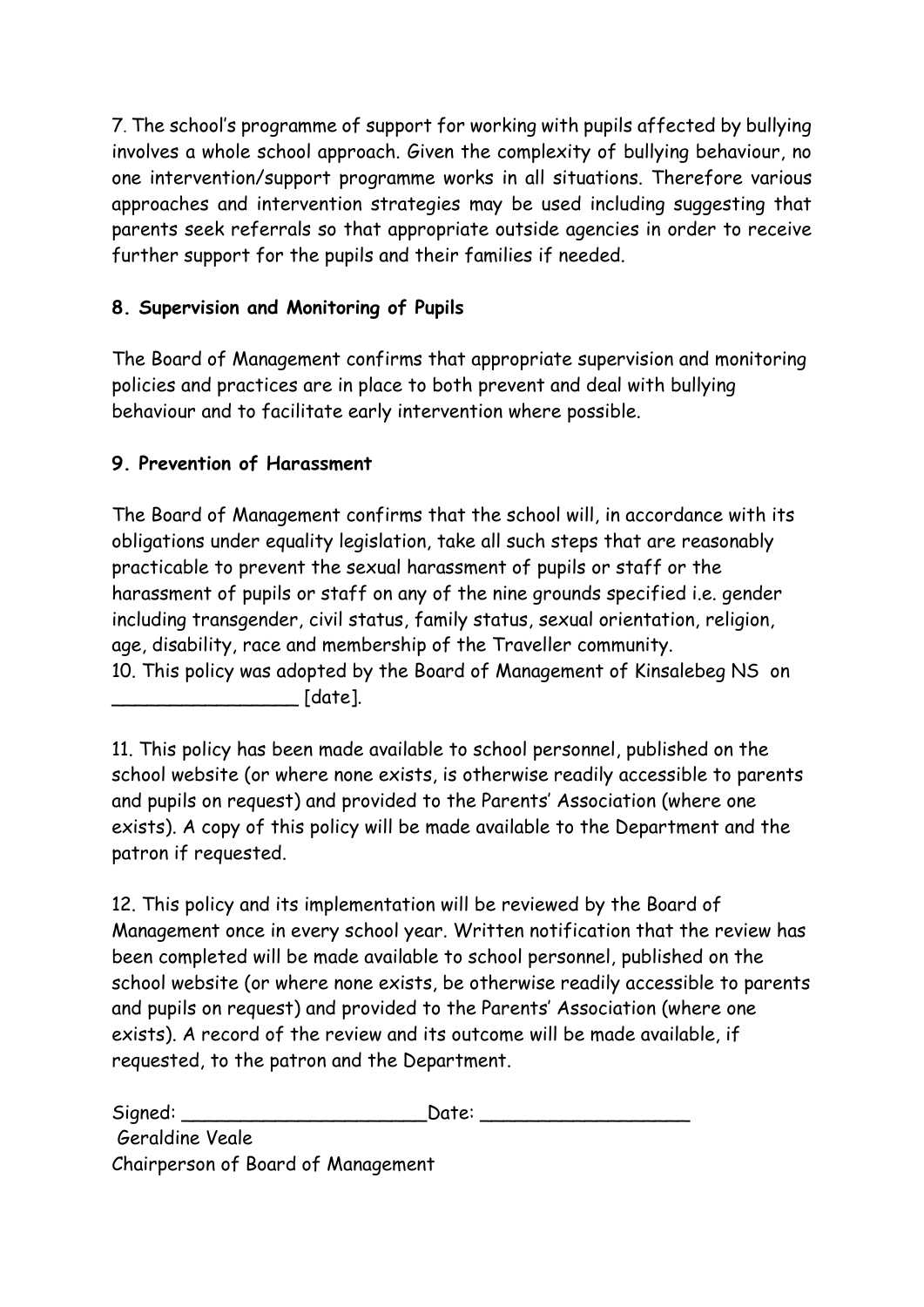| Signed:               | Date: |
|-----------------------|-------|
| <b>Sharon Mullins</b> |       |
| Principal             |       |

Date of next review:

## **APPENDIX 1: Practical tips for building a positive school culture and climate**

The following are some practical tips for immediate actions that can be taken to help build a positive school culture and climate and to help prevent and tackle bullying behaviour.

- Model respectful behaviour to all members of the school community at all times
- Explicitly teach pupils what respectful language and respectful behaviour looks like, acts like, sounds like and feels like in class and around the school
- Display key respect messages in classrooms, in assembly areas and around the school. Involve pupils in the development of these messages
- Catch them being good notice and acknowledge desired respectful behaviour by providing positive attention
- Consistently tackle the use of discriminatory and derogatory language in the school – this includes homophobic and racist language and language that is belittling of pupils with a disability or SEN
- Give constructive feedback to pupils when respectful behaviour and respectful language are absent
- Have a system of encouragement and rewards to promote desired behaviour and compliance with the school rules and routines
- Explicitly teach pupils about the appropriate use of social media
- Positively encourage pupils to comply with the school rules on mobile phone and internet use
- Follow-up and follow through with pupils who ignore the rules
- Actively involve parents and/or the Parents' Association in awareness raising campaigns around social media
- Actively promote the right of every member of the school community to be safe and secure in school
- Highlight and explicitly teach school rules in pupil friendly language in the classroom and in common areas
- All staff can actively watch out for signs of bullying behaviour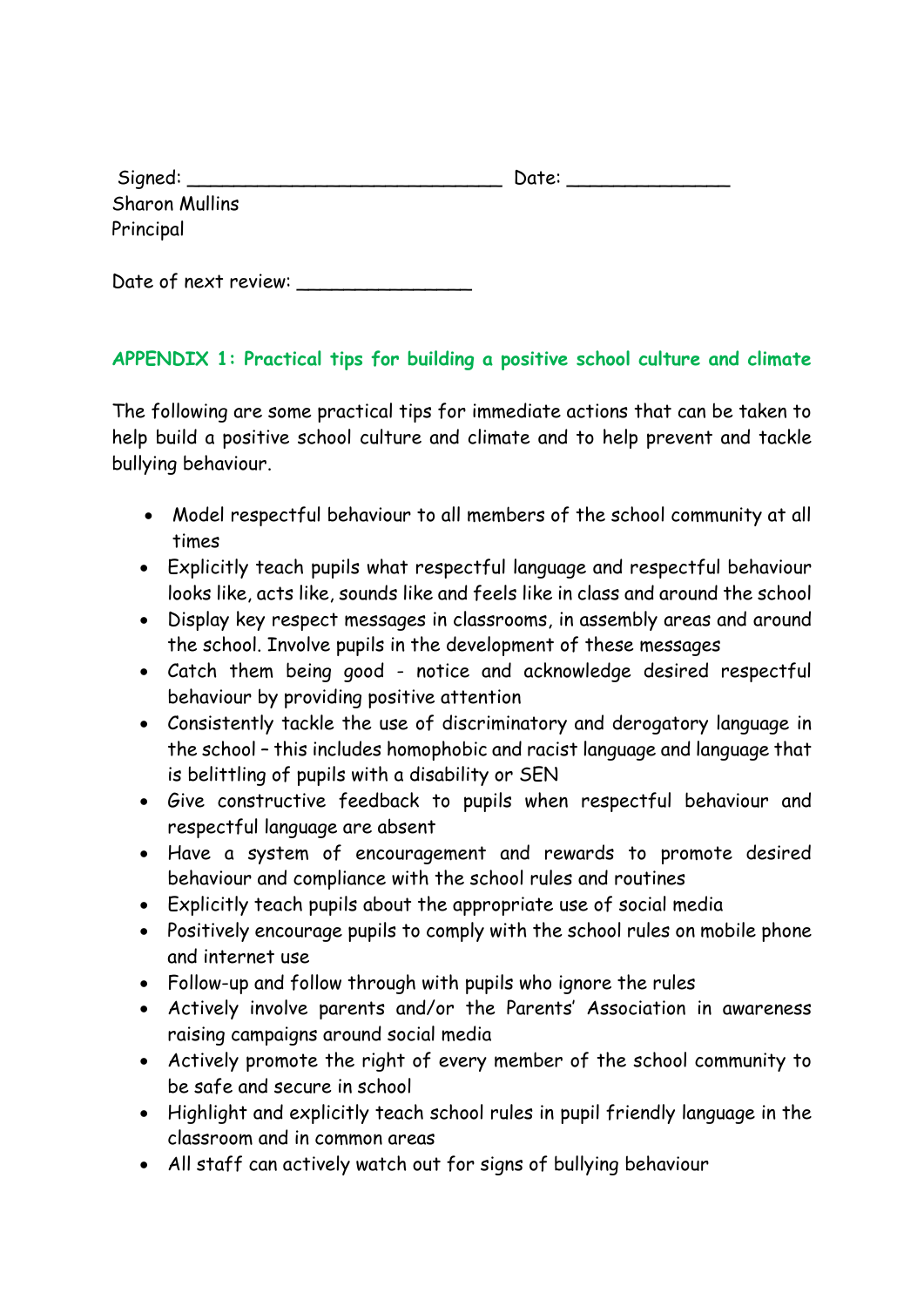- Ensure there is adequate playground/school yard/outdoor supervision
- School staff can get pupils to help them to identify bullying 'hot spots' and 'hot times' for bullying in the school
	- o Hot spots tend to be in the playground/school yard/outdoor areas, changing rooms, corridors and other areas of unstructured supervision
	- o Hot times again tend to be times where there is less structured supervision such as when pupils are in the playground/school yard or moving classrooms.

## **APPENDIX 2: Types of bullying**

- The following are some of the types of bullying behaviour that can occur amongst pupils:
- **Physical aggression**: This behaviour includes pushing, shoving, punching, kicking, poking and tripping people. It may also take the form of severe physical assault. While pupils often engage in 'mess fights', they can sometimes be used as a disguise for physical harassment or inflicting pain
- **Intimidation**: Some bullying behaviour takes the form of intimidation. It may be based on the use of very aggressive body language with the voice being used as a weapon. Particularly upsetting can be a facial expression which conveys aggression and/or dislike.
- **Isolation/exclusion and other relational bullying**: This occurs where a certain person is deliberately isolated, excluded or ignored by some or all of the class group. This practice is usually initiated by the person engaged in bullying behaviour and can be difficult to detect. It may be accompanied by writing insulting remarks about the pupil in public places, by passing around notes about or drawings of the pupil or by whispering insults about them loud enough to be heard. Relational bullying occurs when a person's attempts to socialise and form relationships with peers are repeatedly rejected or undermined. One of the most common forms includes control: 'Do this or I won't be your friend anymore'(implied or stated), a group ganging up against one person (girl or boy), non-verbal gesturing, malicious gossip, spreading rumours about a person or giving them the 'silent treatment'.

**Cyber-bullying:** This type of bullying is increasingly common and is continuously evolving. It is bullying carried out through the use of information and communication technologies such as text, social network sites, email, instant messaging (IM), apps, gaming sites, chat rooms and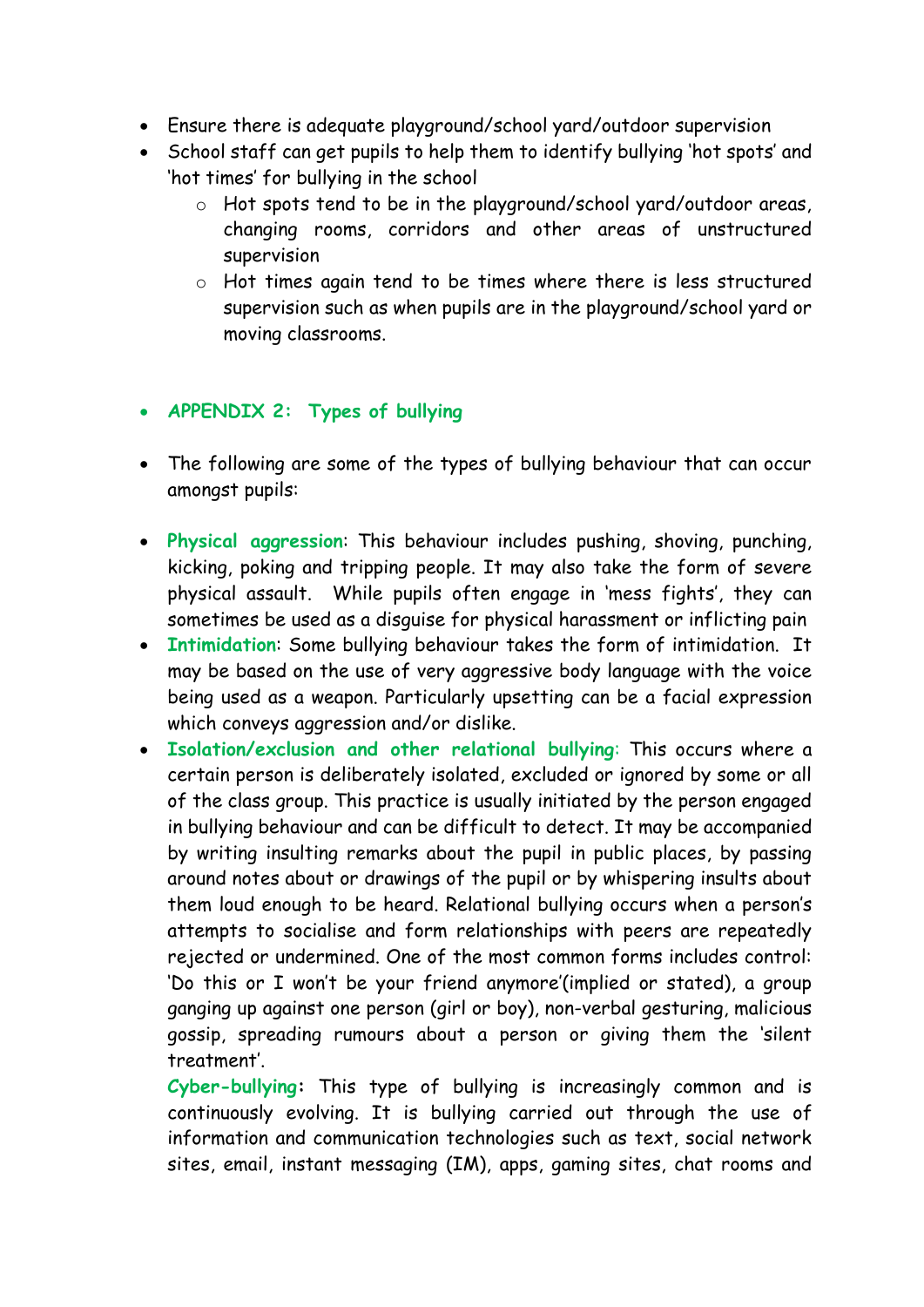other online technologies. Being the target of inappropriate or hurtful messages is the most common form of online bullying. As cyber-bullying uses technology to perpetrate bullying behaviour and does not require face-to face-contact, cyber-bullying can occur at any time (day or night). Many forms of bullying can be facilitated through cyber-bullying. For example, a target may be sent homophobic text messages or pictures may be posted with negative comments about a person's sexuality, appearance etc.

- **Name calling:** Persistent name-calling directed at the same individual(s) that hurts, insults or humiliates should be regarded as a form of bullying behaviour. Often name calling of this type refers to physical appearance, e.g. size or clothes worn. Accent or distinctive voice characteristics may attract negative attention. Academic ability can also provoke name calling. This tends to operate at two extremes. There are those who are singled out for attention because they are perceived to be weak academically. At the other extreme there are those who, because they are perceived as high achievers are also targeted
- **Damage to property:** Personal property can be the focus of attention for bullying behaviour. This may result in damage to clothing, mobile phone or other devices, school books and other learning material or interference with a pupil's locker or bicycle. The contents of school bags and pencil cases may be scattered on the floor. Items of personal property may be defaced, broken, stolen or hidden
- **Extortion:** Demands for money may be made, often accompanied by threats (sometimes carried out in the event of the targeted pupil not delivering on the demand). A pupil may also be forced into theft of property for delivery to another who is engaged in bullying behaviour.